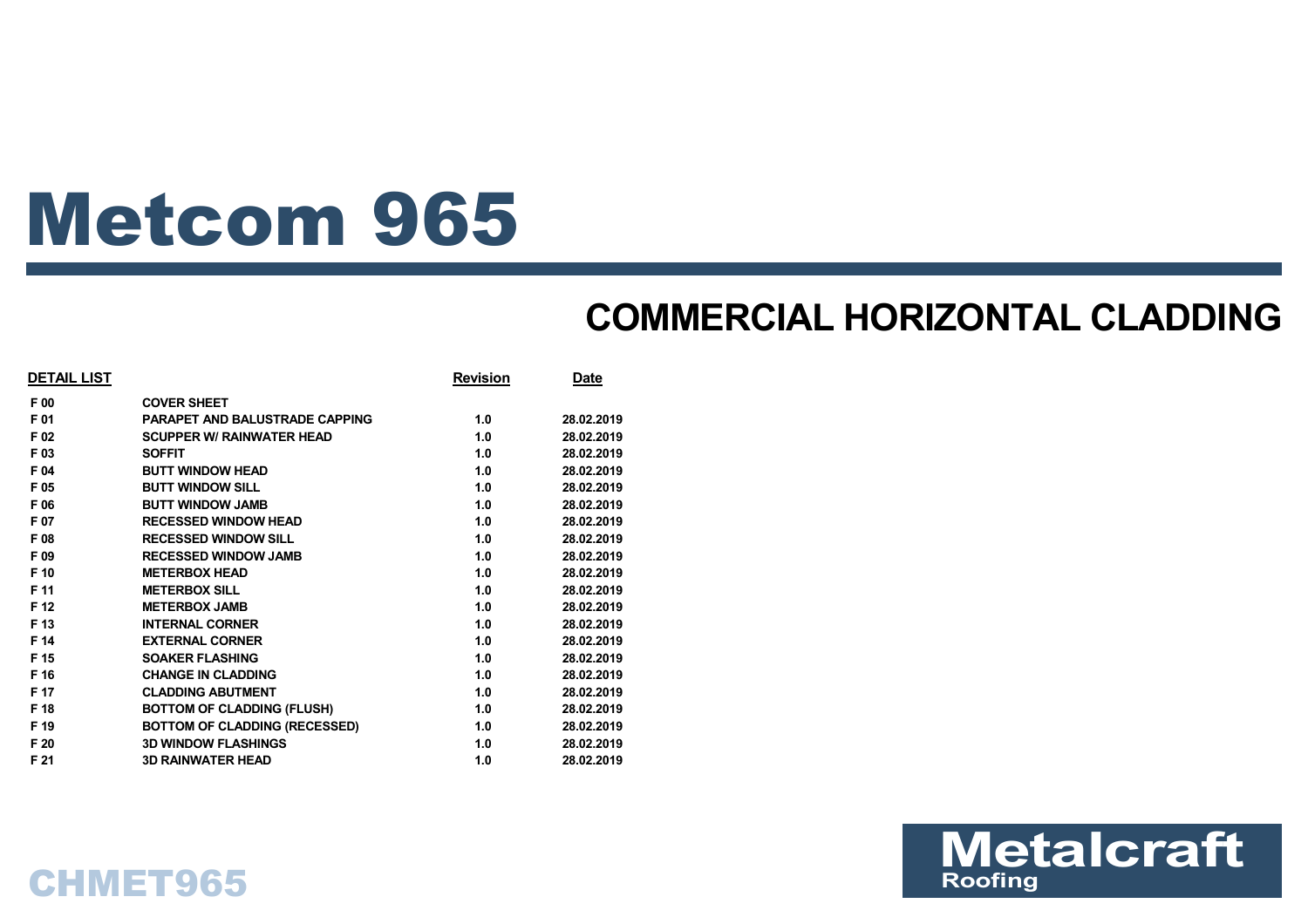

#### PARAPET AND BALUSTRADE CAPPING

| <b>Metalcraft</b> | <b>DISCLAIMER:</b><br>All details are to be used for indicative purposes only and the designer should consult both the MRM code<br>of practice version 3.0 / 2019. E2 and all other relevant building codes                                                                                                                                                                                                       | Metcom 965         | Rev. 1.0        | <b>COMMERCIAL HORIZONTAL CLADDING</b> |       |  |
|-------------------|-------------------------------------------------------------------------------------------------------------------------------------------------------------------------------------------------------------------------------------------------------------------------------------------------------------------------------------------------------------------------------------------------------------------|--------------------|-----------------|---------------------------------------|-------|--|
| <b>Roofing</b>    | Details of the supporting mechanisms are indicative only. Compliance of the supporting mechanisms is the<br>responsibility of the designer. Construction detail can vary for wall cladding. The underlay is detailed as a<br>single line for simplicity and is indicative only. Building paper type and method of installation should<br>comply with underlay manufacturers recommendations and NZBC regulations. | Reference CHMET965 | Date 28.02.2019 | Scale 1 : 2                           | Sheet |  |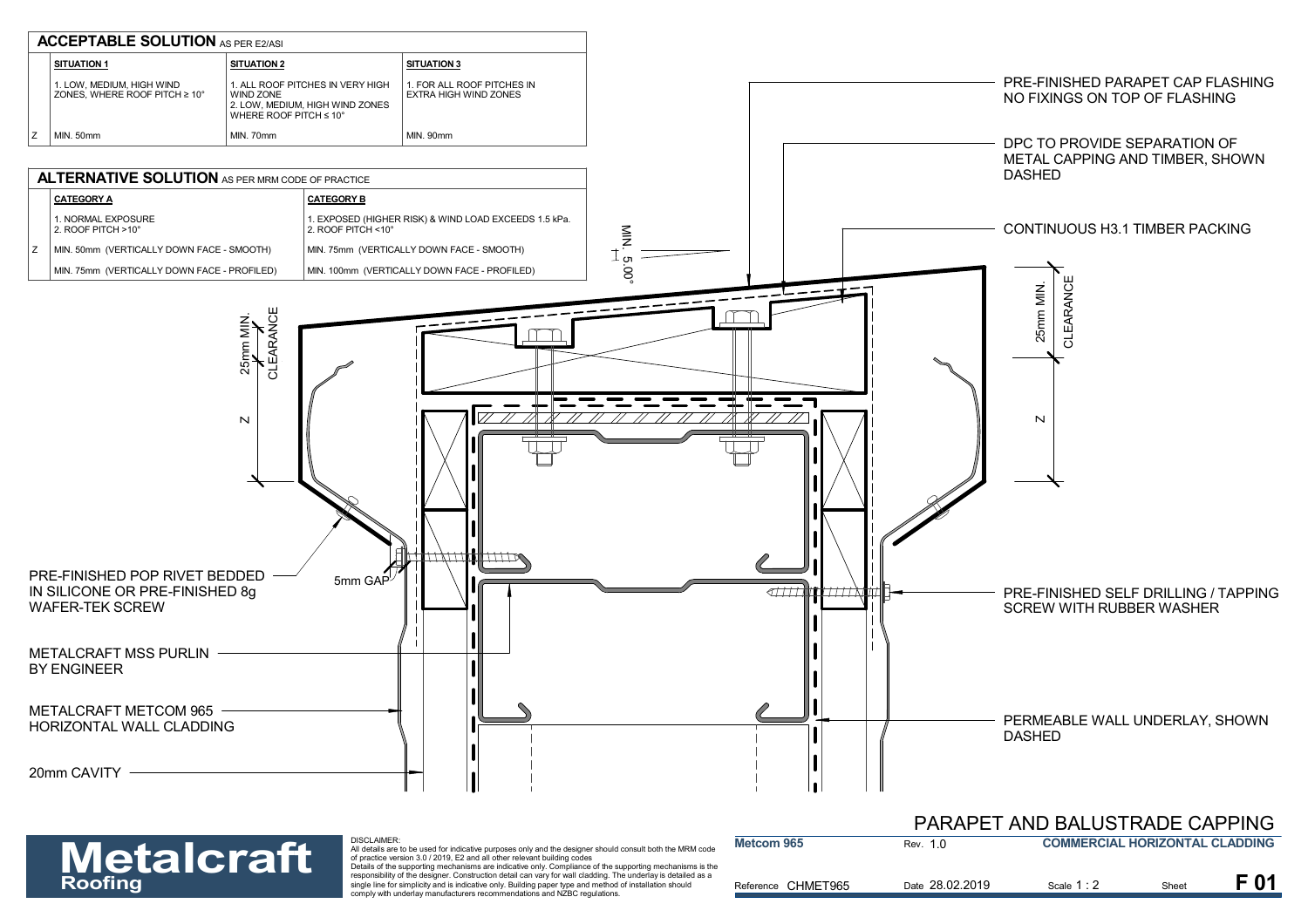

| <b>Metalcraft</b> | DISCLAIMER:<br>All details are to be used for indicative purposes only and the designer should consult both the MRM code<br>of practice version 3.0 / 2019. E2 and all other relevant building codes                                                                                                                                                                                                              | Metcom 965         | Rev. 1.0        | <b>COMMERCIAL HORIZONTAL CLADDING</b> |       |          |
|-------------------|-------------------------------------------------------------------------------------------------------------------------------------------------------------------------------------------------------------------------------------------------------------------------------------------------------------------------------------------------------------------------------------------------------------------|--------------------|-----------------|---------------------------------------|-------|----------|
| <b>Roofing</b>    | Details of the supporting mechanisms are indicative only. Compliance of the supporting mechanisms is the<br>responsibility of the designer. Construction detail can vary for wall cladding. The underlay is detailed as a<br>single line for simplicity and is indicative only. Building paper type and method of installation should<br>comply with underlay manufacturers recommendations and NZBC regulations. | Reference CHMET965 | Date 28.02.2019 | Scale 1:                              | Sheet | $F_{02}$ |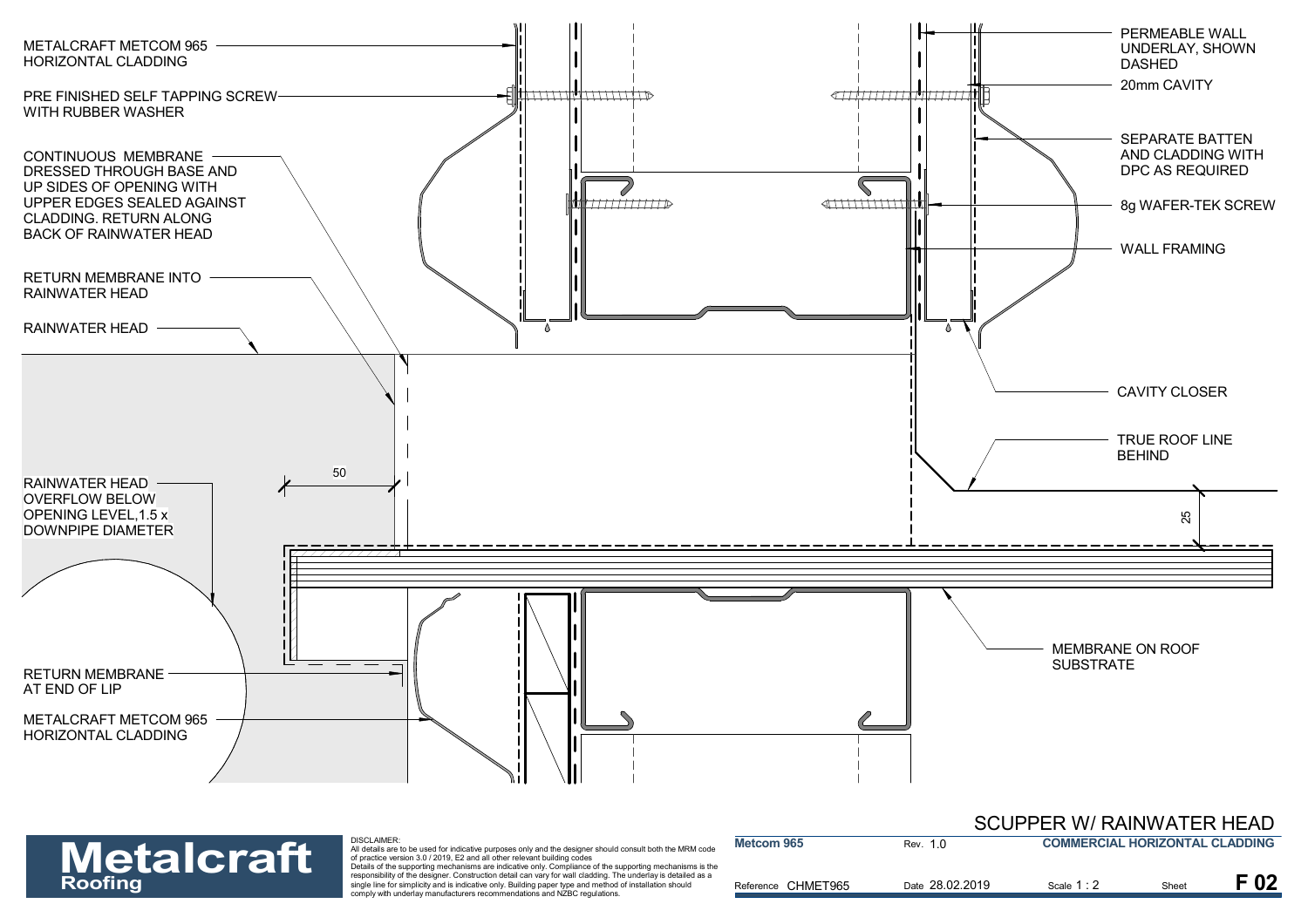

### DISCLAIMER: **Metalcraft**

|                   |                                                                                                                                                                                                                                                                                                                         |                    |                 |                                       |      | ----- |
|-------------------|-------------------------------------------------------------------------------------------------------------------------------------------------------------------------------------------------------------------------------------------------------------------------------------------------------------------------|--------------------|-----------------|---------------------------------------|------|-------|
| <b>Metalcraft</b> | <b>DISCLAIMER:</b><br>All details are to be used for indicative purposes only and the designer should consult both the MRM code<br>of practice version 3.0 / 2019. E2 and all other relevant building codes<br>Details of the supporting mechanisms are indicative only. Compliance of the supporting mechanisms is the | Metcom 965         | Rev. 1.0        | <b>COMMERCIAL HORIZONTAL CLADDING</b> |      |       |
| <b>Roofing</b>    | responsibility of the designer. Construction detail can vary for wall cladding. The underlay is detailed as a<br>single line for simplicity and is indicative only. Building paper type and method of installation should<br>comply with underlay manufacturers recommendations and NZBC regulations.                   | Reference CHMET965 | Date 28.02.2019 | Scale 1 : :                           | Shee | F 03  |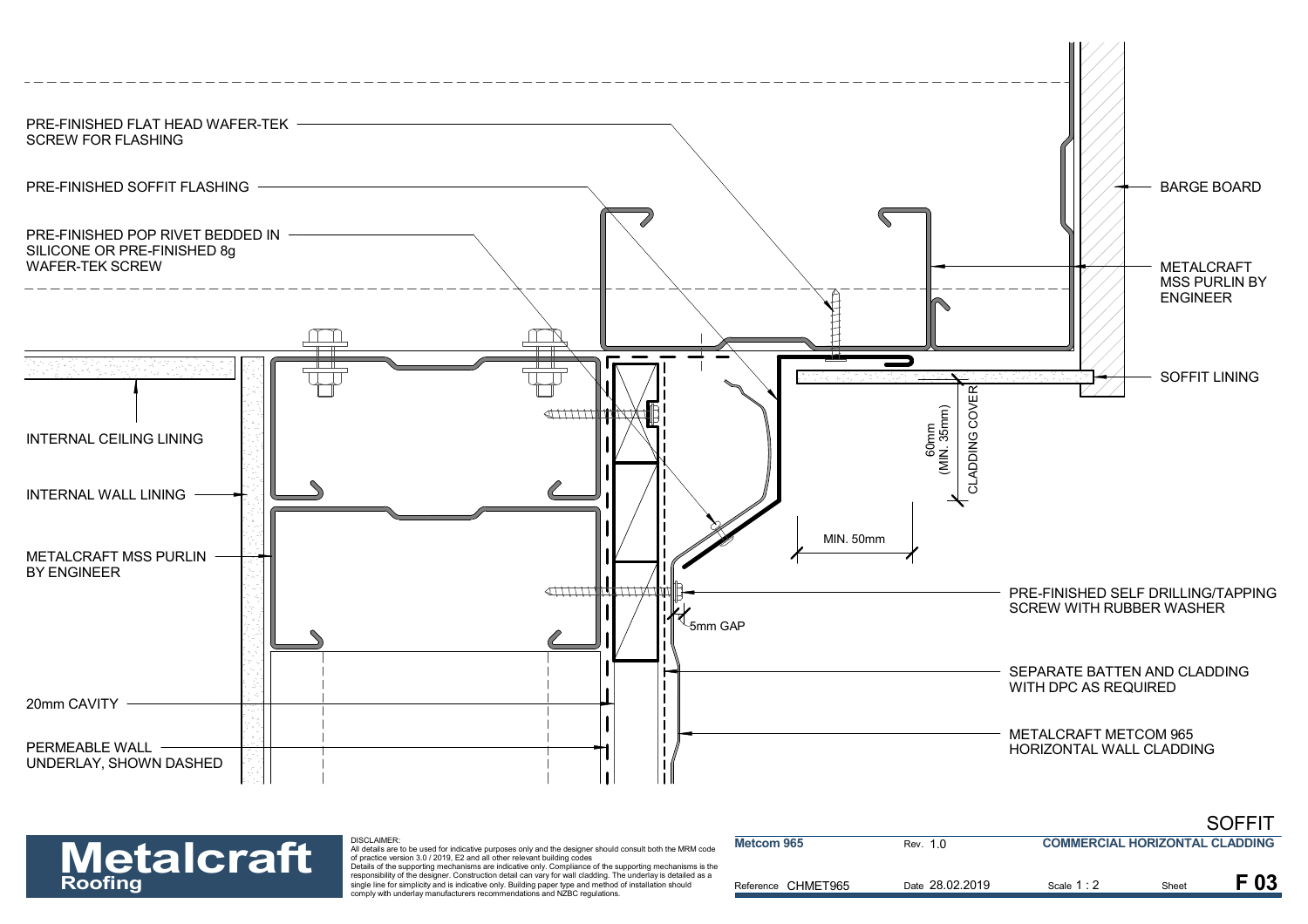

| <b>Metalcraft</b> | DISCLAIMER:<br>All details are to be used for indicative purposes only and the designer should consult both the MRM code<br>of practice version 3.0 / 2019. E2 and all other relevant building codes<br>Details of the supporting mechanisms are indicative only. Compliance of the supporting mechanisms is the | <b>Metcom 965</b>  | Rev. 1.0        | <b>COMMERCIAL HORIZONTAL CLADDING</b> |      |      |
|-------------------|------------------------------------------------------------------------------------------------------------------------------------------------------------------------------------------------------------------------------------------------------------------------------------------------------------------|--------------------|-----------------|---------------------------------------|------|------|
| <b>Roofing</b>    | responsibility of the designer. Construction detail can vary for wall cladding. The underlay is detailed as a<br>single line for simplicity and is indicative only. Building paper type and method of installation should<br>comply with underlay manufacturers recommendations and NZBC regulations.            | Reference CHMET965 | Date 28.02.2019 | Scale 1 : 2                           | Shee | F 04 |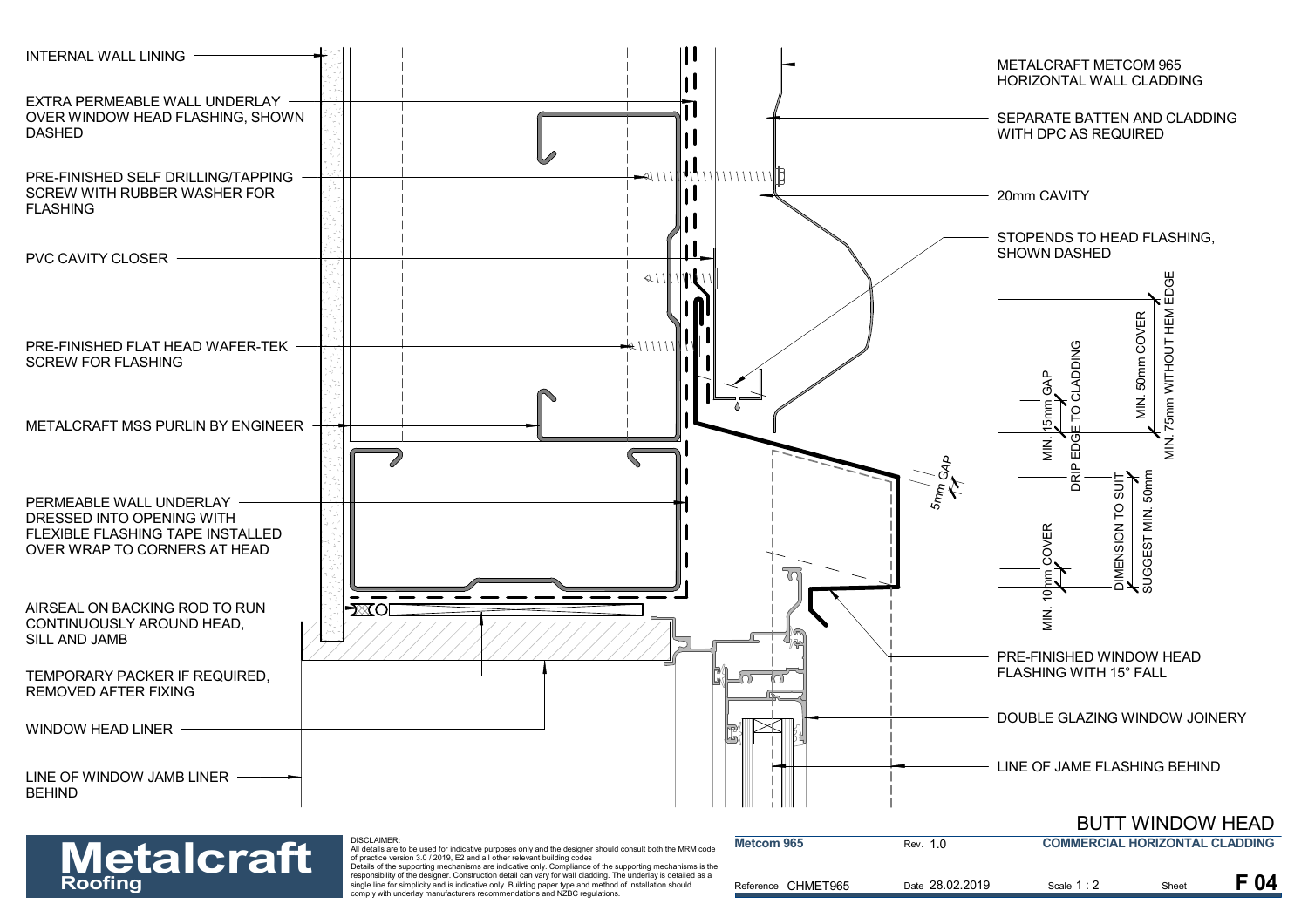

| <b>Metalcraft</b><br><b>Roofing</b> |
|-------------------------------------|
|-------------------------------------|

| <b>Metalcraft</b> | <b>DISCLAIMER:</b><br>All details are to be used for indicative purposes only and the designer should consult both the MRM code<br>of practice version 3.0 / 2019. E2 and all other relevant building codes<br>Details of the supporting mechanisms are indicative only. Compliance of the supporting mechanisms is the | Metcom 965         | Rev. 1.0        | <b>COMMERCIAL HORIZONTAL CLADDING</b> |       |      |
|-------------------|-------------------------------------------------------------------------------------------------------------------------------------------------------------------------------------------------------------------------------------------------------------------------------------------------------------------------|--------------------|-----------------|---------------------------------------|-------|------|
| <b>Roofing</b>    | responsibility of the designer. Construction detail can vary for wall cladding. The underlay is detailed as a<br>single line for simplicity and is indicative only. Building paper type and method of installation should<br>comply with underlay manufacturers recommendations and NZBC regulations.                   | Reference CHMET965 | Date 28.02.2019 | Scale 1:2                             | Sheet | F 05 |

BUTT WINDOW SILL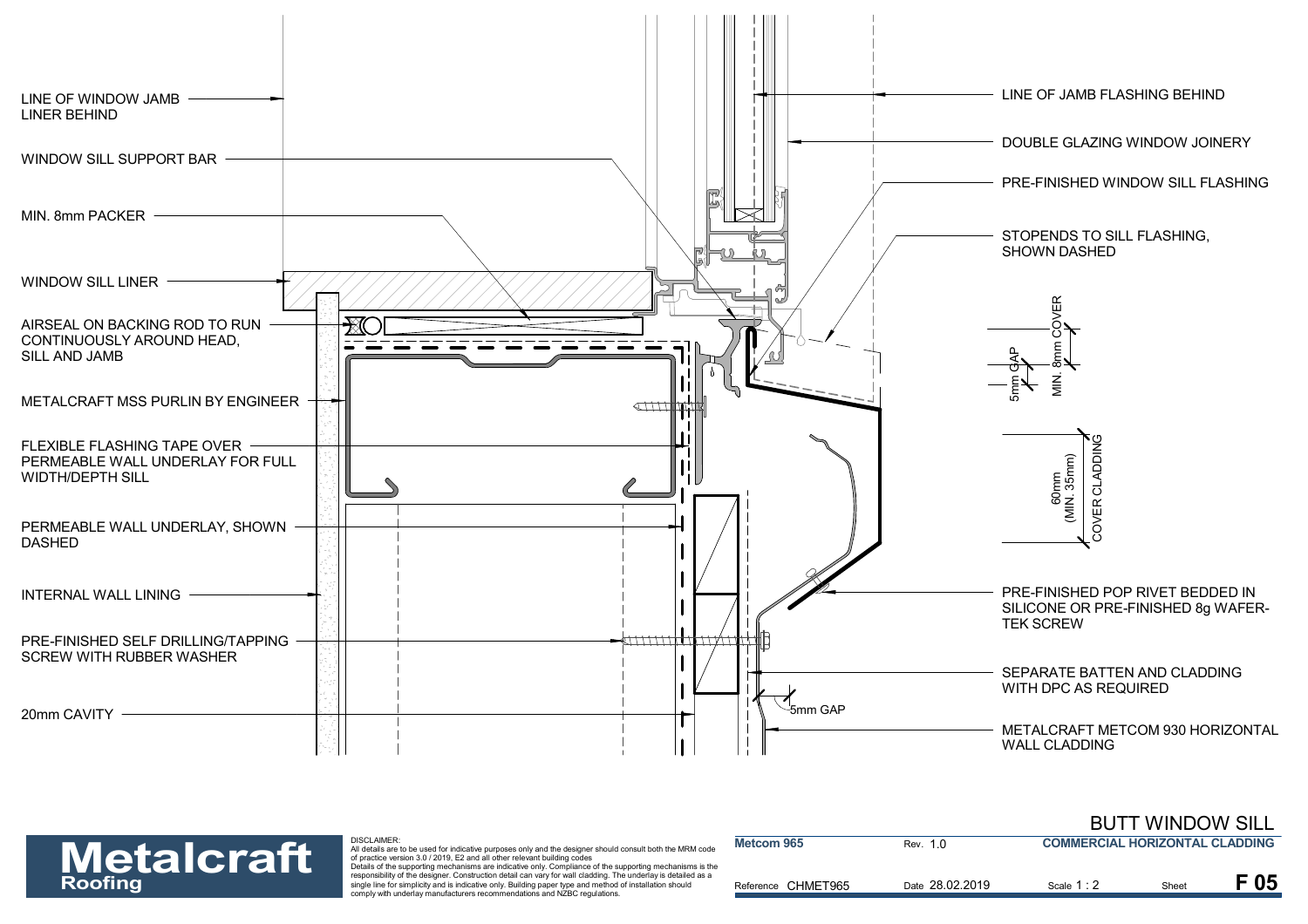

| <b>Roofing</b> | <b>Metalcraft</b> | of practice version 3.0 / 2019. E2 and all other relevant building codes<br>Details of the supporting mechanisms are indicative only. Compliance of the supporting mechanisms is the<br>responsibility of the designer. Construction detail can vary for wall cladding. The underlay is detailed as a<br>single line for simplicity and is indicative only. Building paper type and method of installation should<br>comply with underlay manufacturers recommendations and NZBC regulations. | Reference CHMET965    | Date 28.02.2019 | Scale 1:2                               | Shee | F 06 |
|----------------|-------------------|-----------------------------------------------------------------------------------------------------------------------------------------------------------------------------------------------------------------------------------------------------------------------------------------------------------------------------------------------------------------------------------------------------------------------------------------------------------------------------------------------|-----------------------|-----------------|-----------------------------------------|------|------|
|                |                   | -----------------<br>All details are to be used for indicative purposes only and the designer should consult both the MRM code                                                                                                                                                                                                                                                                                                                                                                | <b>INIGICOIII JOJ</b> | Kev.            | <b>COMMERCIAL HURIZUN I AL CLADDING</b> |      |      |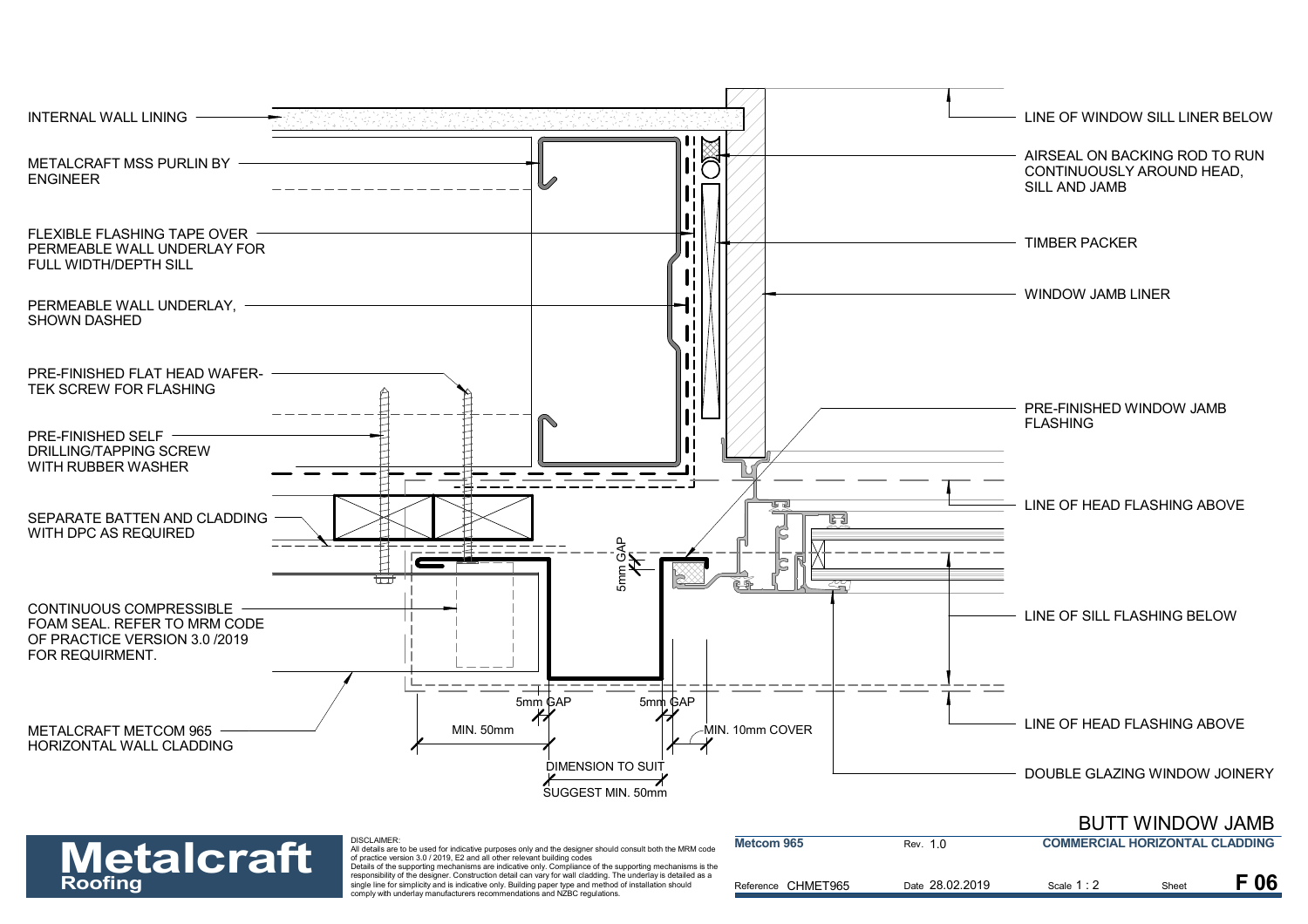![](_page_7_Figure_0.jpeg)

| <b>Metalcraft</b> | DISCLAIMER:<br>All details are to be used for indicative purposes only and the designer should consult both the MRM code<br>of practice version 3.0 / 2019. E2 and all other relevant building codes<br>Details of the supporting mechanisms are indicative only. Compliance of the supporting mechanisms is the | Metcom 965         | Rev. 1.0        | <b>COMMERCIAL HORIZONTAL CLADDING</b> |       |  |
|-------------------|------------------------------------------------------------------------------------------------------------------------------------------------------------------------------------------------------------------------------------------------------------------------------------------------------------------|--------------------|-----------------|---------------------------------------|-------|--|
| <b>Roofing</b>    | responsibility of the designer. Construction detail can vary for wall cladding. The underlay is detailed as a<br>single line for simplicity and is indicative only. Building paper type and method of installation should<br>comply with underlay manufacturers recommendations and NZBC regulations.            | Reference CHMET965 | Date 28.02.2019 | Scale 1 : 2                           | Sheet |  |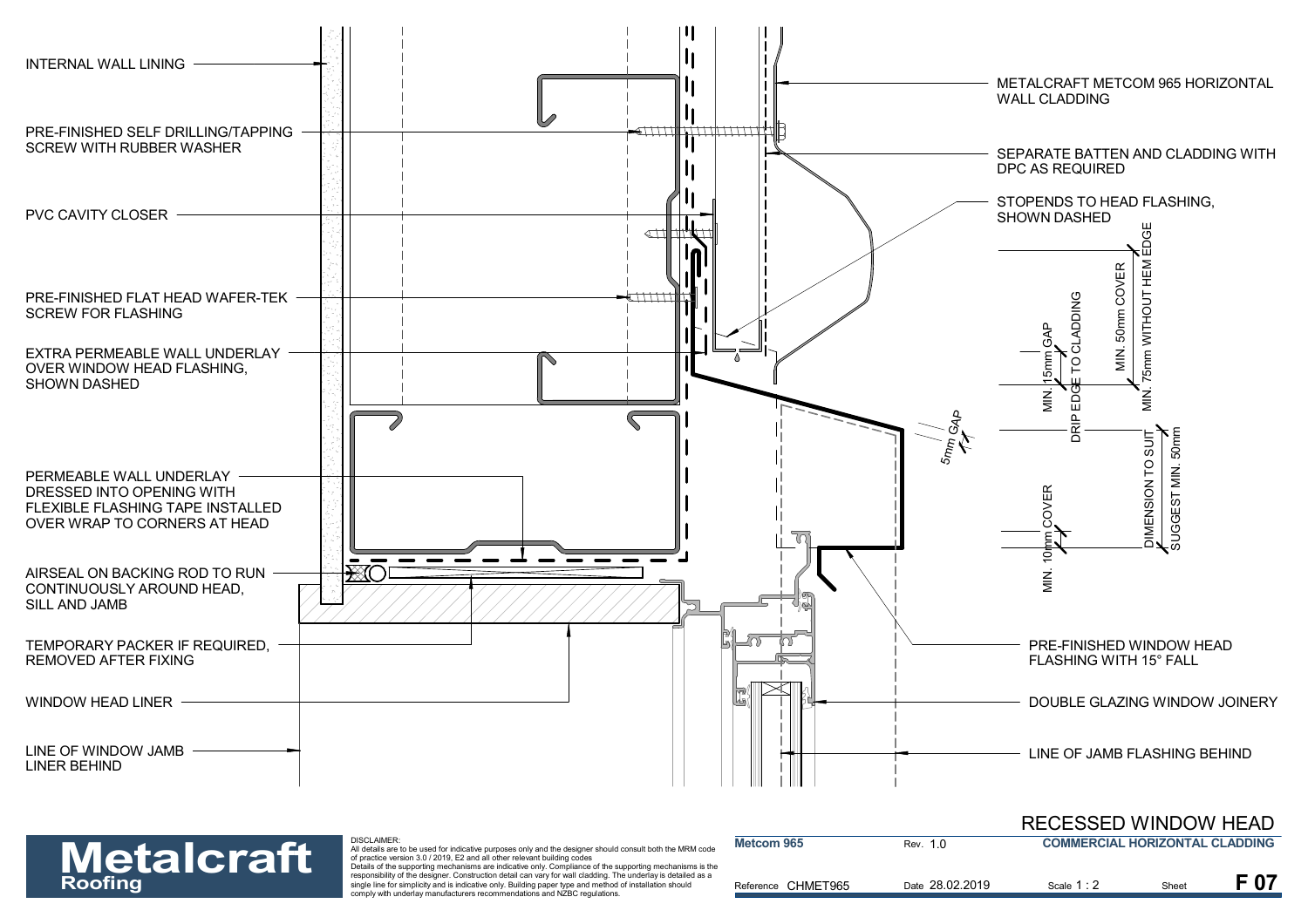![](_page_8_Figure_0.jpeg)

|                   |                                                                                                                                                                                                                                                                                                                  |                    |                 | INLULUULLU IIIIIDUII UILL             |      |      |
|-------------------|------------------------------------------------------------------------------------------------------------------------------------------------------------------------------------------------------------------------------------------------------------------------------------------------------------------|--------------------|-----------------|---------------------------------------|------|------|
| <b>Metalcraft</b> | DISCLAIMER:<br>All details are to be used for indicative purposes only and the designer should consult both the MRM code<br>of practice version 3.0 / 2019. E2 and all other relevant building codes<br>Details of the supporting mechanisms are indicative only. Compliance of the supporting mechanisms is the | Metcom 965         | Rev. 1.0        | <b>COMMERCIAL HORIZONTAL CLADDING</b> |      |      |
| <b>Roofing</b>    | responsibility of the designer. Construction detail can vary for wall cladding. The underlay is detailed as a<br>single line for simplicity and is indicative only. Building paper type and method of installation should<br>comply with underlay manufacturers recommendations and NZBC regulations.            | Reference CHMET965 | Date 28.02.2019 | Scale 1:2                             | Shee | F 08 |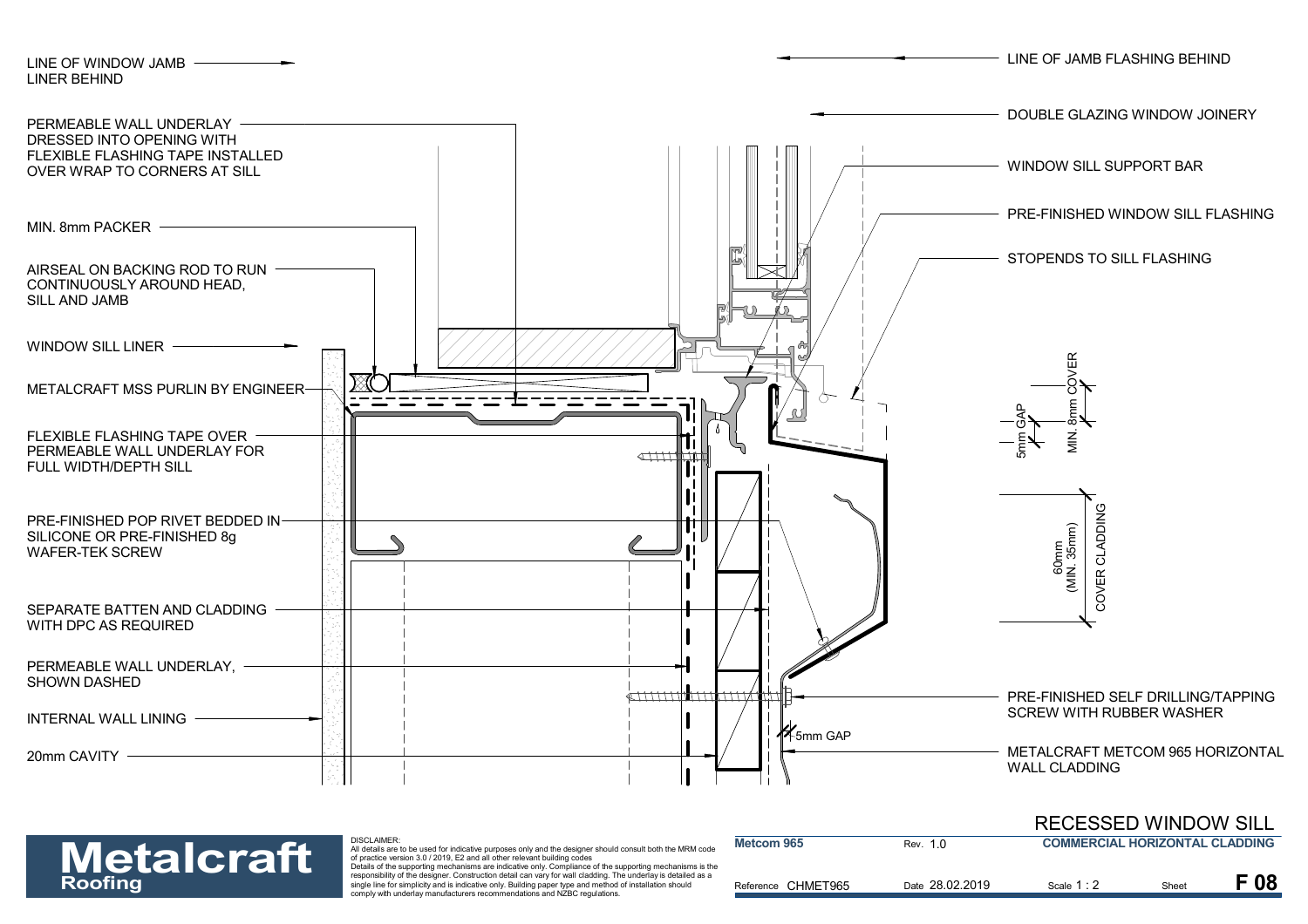![](_page_9_Figure_0.jpeg)

![](_page_9_Picture_1.jpeg)

| <b>Metalcraft</b> | DISCLAIMER:<br>All details are to be used for indicative purposes only and the designer should consult both the MRM code<br>of practice version 3.0 / 2019, E2 and all other relevant building codes<br>Details of the supporting mechanisms are indicative only. Compliance of the supporting mechanisms is the | Metcom 965         | Rev. 1.0        | <b>COMMERCIAL HORIZONTAL CLADDING</b> |       |          |
|-------------------|------------------------------------------------------------------------------------------------------------------------------------------------------------------------------------------------------------------------------------------------------------------------------------------------------------------|--------------------|-----------------|---------------------------------------|-------|----------|
| <b>Roofing</b>    | responsibility of the designer. Construction detail can vary for wall cladding. The underlay is detailed as a<br>single line for simplicity and is indicative only. Building paper type and method of installation should<br>comply with underlay manufacturers recommendations and NZBC regulations.            | Reference CHMET965 | Date 28.02.2019 | Scale 1:                              | Sheet | $E_{09}$ |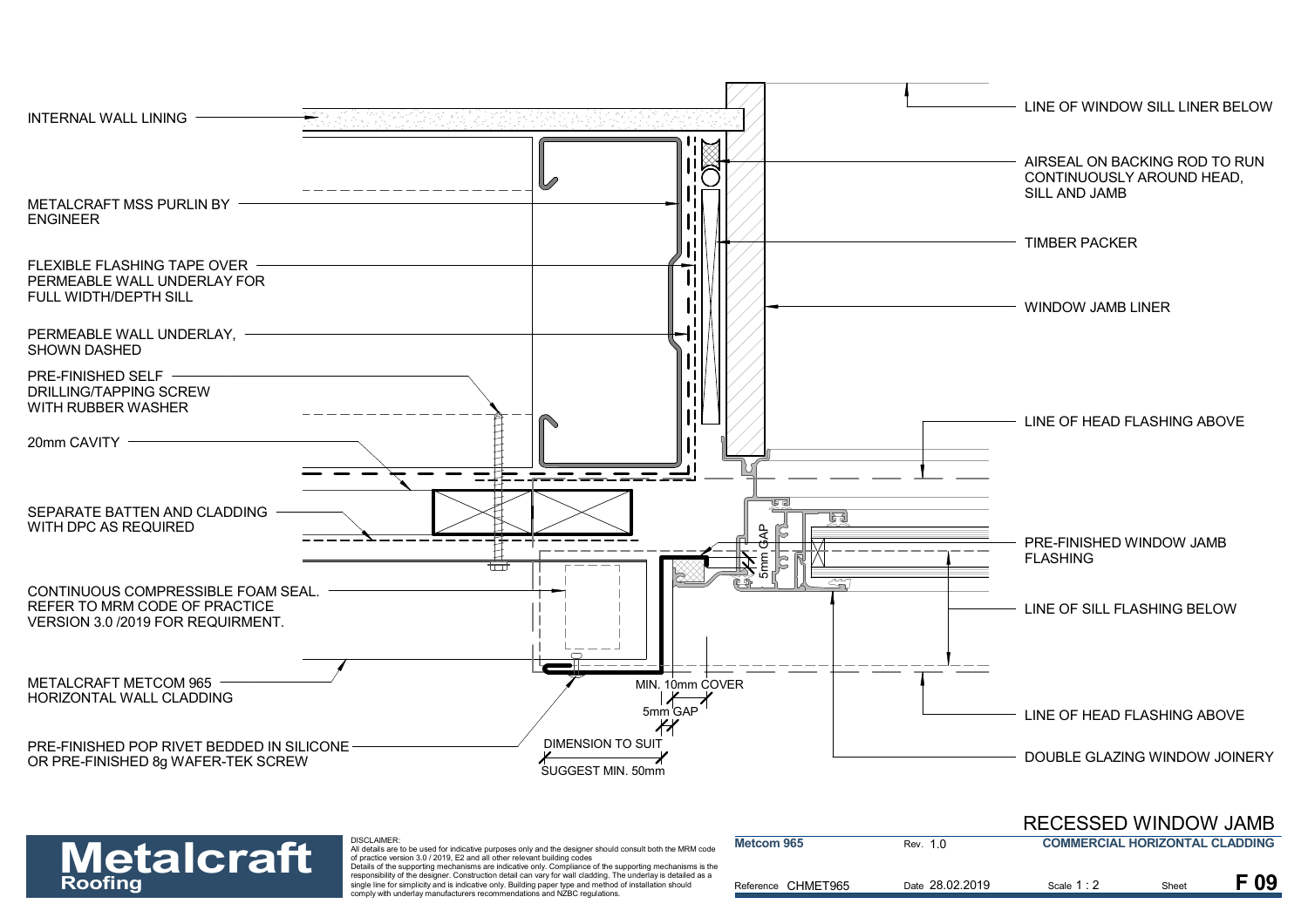![](_page_10_Figure_0.jpeg)

![](_page_10_Picture_1.jpeg)

| <b>Metalcraft</b> | DISCLAIMER:<br>All details are to be used for indicative purposes only and the designer should consult both the MRM code<br>of practice version 3.0 / 2019. E2 and all other relevant building codes                                                                                                                                                                                                              | Metcom 965         | Rev. 1.0        | <b>COMMERCIAL HORIZONTAL CLADDING</b> |       |  |
|-------------------|-------------------------------------------------------------------------------------------------------------------------------------------------------------------------------------------------------------------------------------------------------------------------------------------------------------------------------------------------------------------------------------------------------------------|--------------------|-----------------|---------------------------------------|-------|--|
| <b>Roofing</b>    | Details of the supporting mechanisms are indicative only. Compliance of the supporting mechanisms is the<br>responsibility of the designer. Construction detail can vary for wall cladding. The underlay is detailed as a<br>single line for simplicity and is indicative only. Building paper type and method of installation should<br>comply with underlay manufacturers recommendations and NZBC regulations. | Reference CHMET965 | Date 28.02.2019 | Scale $1:2$                           | Sheet |  |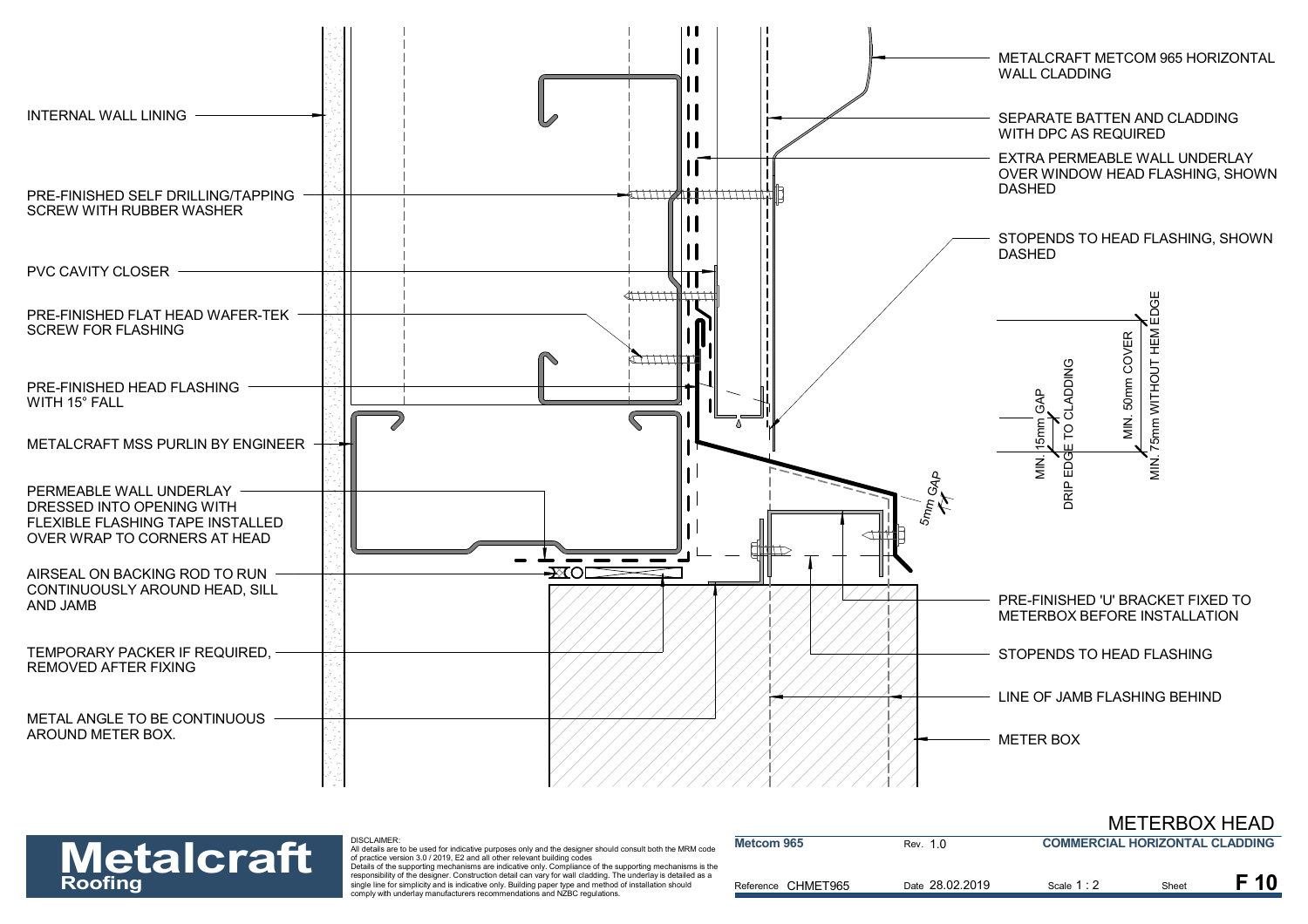![](_page_11_Figure_0.jpeg)

#### METERBOX SILL

![](_page_11_Picture_2.jpeg)

| <b>Metalcraft</b> | DISCLAIMER:<br>All details are to be used for indicative purposes only and the designer should consult both the MRM code<br>of practice version 3.0 / 2019. E2 and all other relevant building codes                                                                                                                                                                                                              | Metcom 965         | Rev. 1.0        | <b>COMMERCIAL HORIZONTAL CLADDING</b> |       |  |
|-------------------|-------------------------------------------------------------------------------------------------------------------------------------------------------------------------------------------------------------------------------------------------------------------------------------------------------------------------------------------------------------------------------------------------------------------|--------------------|-----------------|---------------------------------------|-------|--|
| <b>Roofing</b>    | Details of the supporting mechanisms are indicative only. Compliance of the supporting mechanisms is the<br>responsibility of the designer. Construction detail can vary for wall cladding. The underlay is detailed as a<br>single line for simplicity and is indicative only. Building paper type and method of installation should<br>comply with underlay manufacturers recommendations and NZBC regulations. | Reference CHMET965 | Date 28.02.2019 | Scale $1:$                            | Sheet |  |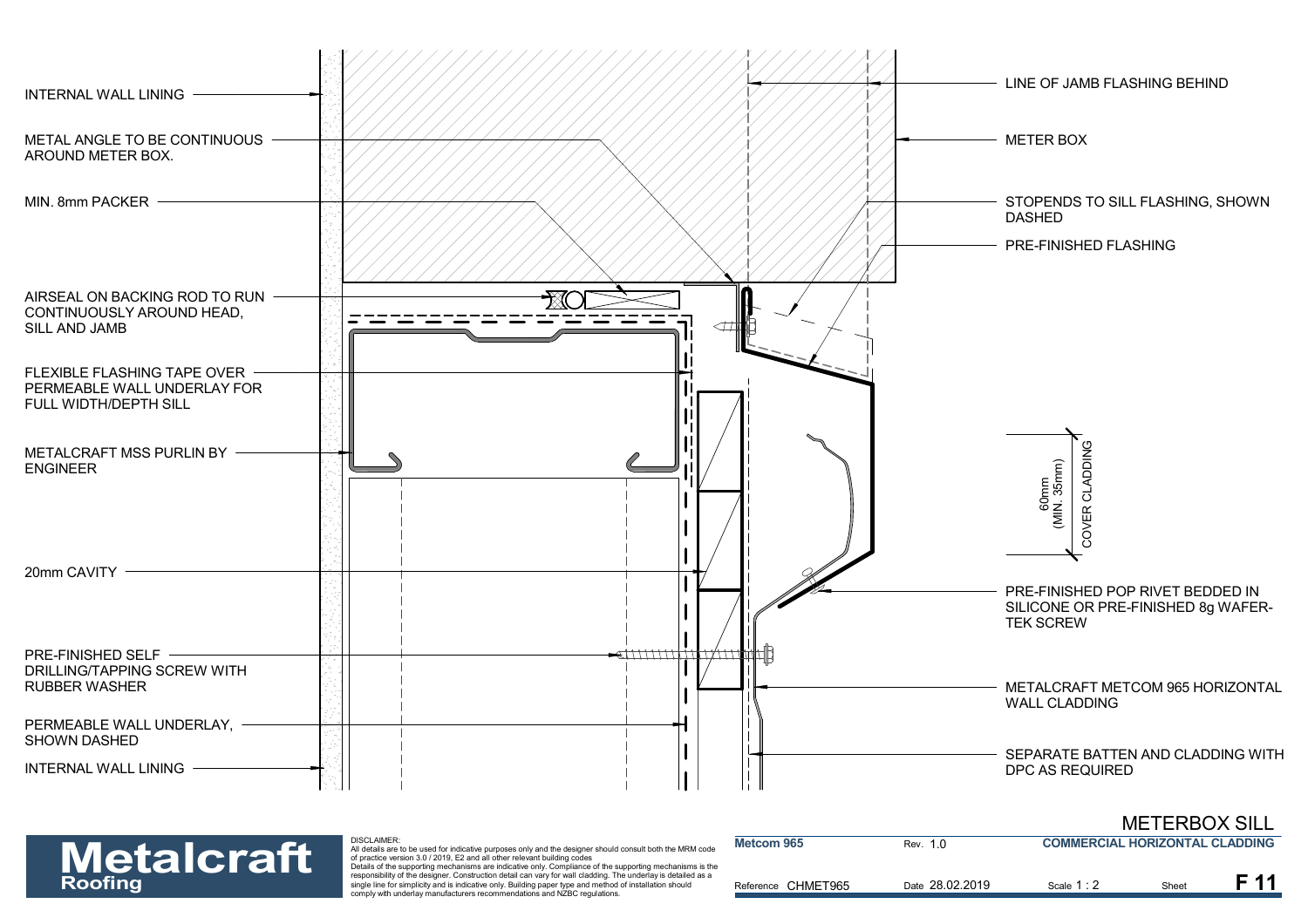![](_page_12_Figure_0.jpeg)

![](_page_12_Picture_1.jpeg)

| <b>Metalcraft</b> | <b>DISCLAIMER:</b><br>All details are to be used for indicative purposes only and the designer should consult both the MRM code<br>of practice version 3.0 / 2019. E2 and all other relevant building codes<br>Details of the supporting mechanisms are indicative only. Compliance of the supporting mechanisms is the | Metcom 965         | Rev. 1.0        | <b>COMMERCIAL HORIZONTAL CLADDING</b> |       |  |
|-------------------|-------------------------------------------------------------------------------------------------------------------------------------------------------------------------------------------------------------------------------------------------------------------------------------------------------------------------|--------------------|-----------------|---------------------------------------|-------|--|
| <b>Roofing</b>    | responsibility of the designer. Construction detail can vary for wall cladding. The underlay is detailed as a<br>single line for simplicity and is indicative only. Building paper type and method of installation should<br>comply with underlay manufacturers recommendations and NZBC regulations.                   | Reference CHMET965 | Date 28.02.2019 | Scale 1:2                             | Sheet |  |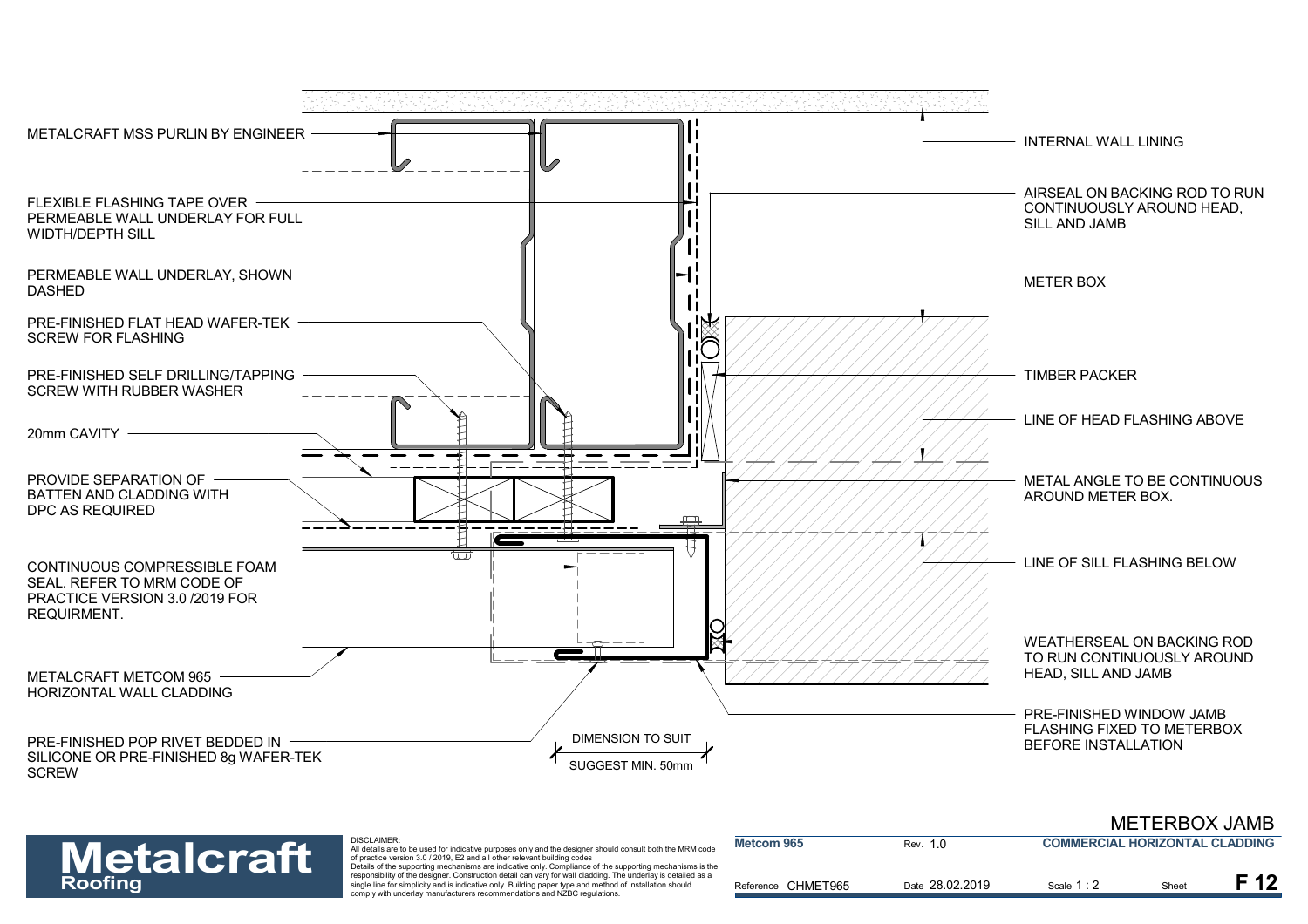![](_page_13_Figure_0.jpeg)

#### INTERNAL CORNER **COMMERCIAL HORIZONTAL CLADDING**

**Metalcraft** 

| <b>Metalcraft</b> | DISCLAIMER:<br>All details are to be used for indicative purposes only and the designer should consult both the MRM code<br>of practice version 3.0 / 2019. E2 and all other relevant building codes<br>Details of the supporting mechanisms are indicative only. Compliance of the supporting mechanisms is the | Metcom 965         | Rev. 1.0        | <b>COMMERCIAL HORIZONTAL CLADDING</b> |       |      |
|-------------------|------------------------------------------------------------------------------------------------------------------------------------------------------------------------------------------------------------------------------------------------------------------------------------------------------------------|--------------------|-----------------|---------------------------------------|-------|------|
| <b>Roofing</b>    | responsibility of the designer. Construction detail can vary for wall cladding. The underlay is detailed as a<br>single line for simplicity and is indicative only. Building paper type and method of installation should<br>comply with underlay manufacturers recommendations and NZBC regulations.            | Reference CHMET965 | Date 28.02.2019 | Scale 1 : 2                           | Sheet | F 13 |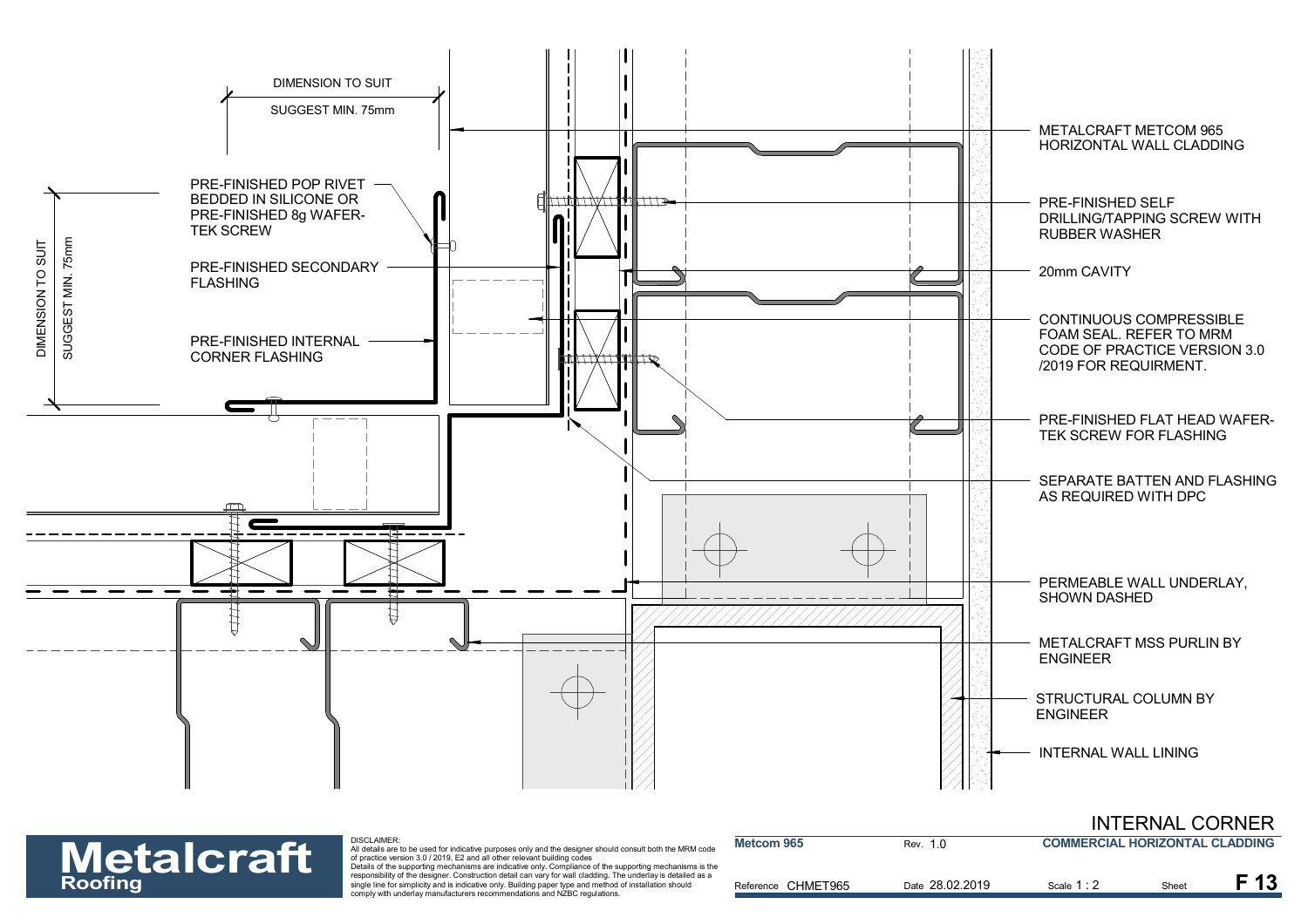![](_page_14_Figure_0.jpeg)

**Metcom 965**

EXTERNAL CORNER **COMMERCIAL HORIZONTAL CLADDING**

**Metalcraft** 

DISCLAIMER:

| <b>Metalcraft</b> | DISCLAIMER:<br>All details are to be used for indicative purposes only and the designer should consult both the MRM code<br>of practice version 3.0 / 2019. E2 and all other relevant building codes<br>Details of the supporting mechanisms are indicative only. Compliance of the supporting mechanisms is the | Metcom 965         | Rev. 1.0        | COMMERCIAL HORIZONTAL CLADDING |       |  |
|-------------------|------------------------------------------------------------------------------------------------------------------------------------------------------------------------------------------------------------------------------------------------------------------------------------------------------------------|--------------------|-----------------|--------------------------------|-------|--|
| <b>Roofing</b>    | responsibility of the designer. Construction detail can vary for wall cladding. The underlay is detailed as a<br>single line for simplicity and is indicative only. Building paper type and method of installation should<br>comply with underlay manufacturers recommendations and NZBC regulations.            | Reference CHMET965 | Date 28.02.2019 | Scale 1:                       | Sheet |  |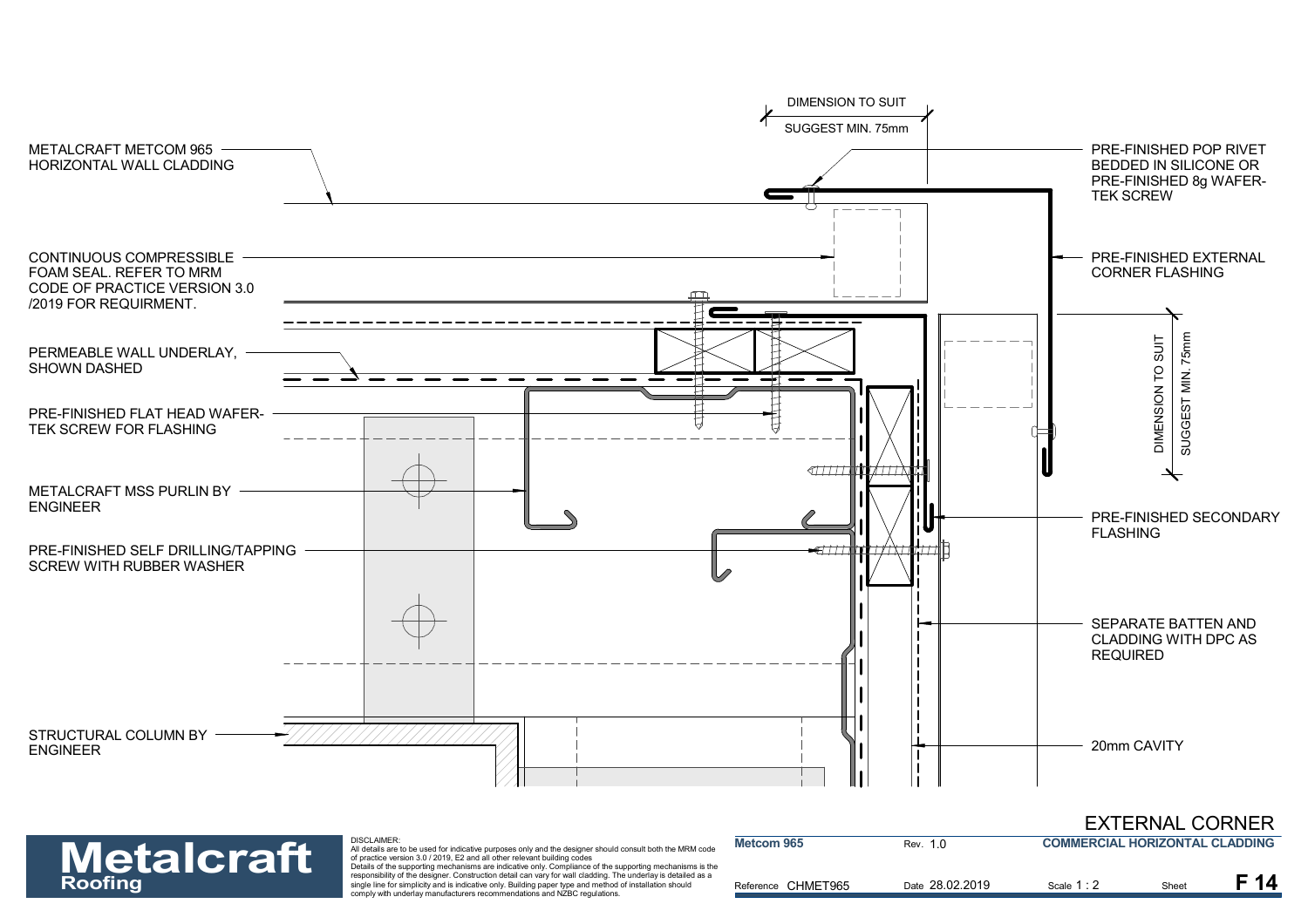![](_page_15_Figure_0.jpeg)

![](_page_15_Picture_1.jpeg)

| <b>Metalcraft</b> | <b>DISCLAIMER:</b><br>All details are to be used for indicative purposes only and the designer should consult both the MRM code<br>of practice version 3.0 / 2019. E2 and all other relevant building codes<br>Details of the supporting mechanisms are indicative only. Compliance of the supporting mechanisms is the | <b>Metcom 965</b>  | Rev. 1.0        | <b>COMMERCIAL HORIZONTAL CLADDING</b> |      |  |
|-------------------|-------------------------------------------------------------------------------------------------------------------------------------------------------------------------------------------------------------------------------------------------------------------------------------------------------------------------|--------------------|-----------------|---------------------------------------|------|--|
| <b>Roofing</b>    | responsibility of the designer. Construction detail can vary for wall cladding. The underlay is detailed as a<br>single line for simplicity and is indicative only. Building paper type and method of installation should<br>comply with underlay manufacturers recommendations and NZBC regulations.                   | Reference CHMET965 | Date 28.02.2019 | Scale 1 : 2                           | Shee |  |

SOAKER FLASHING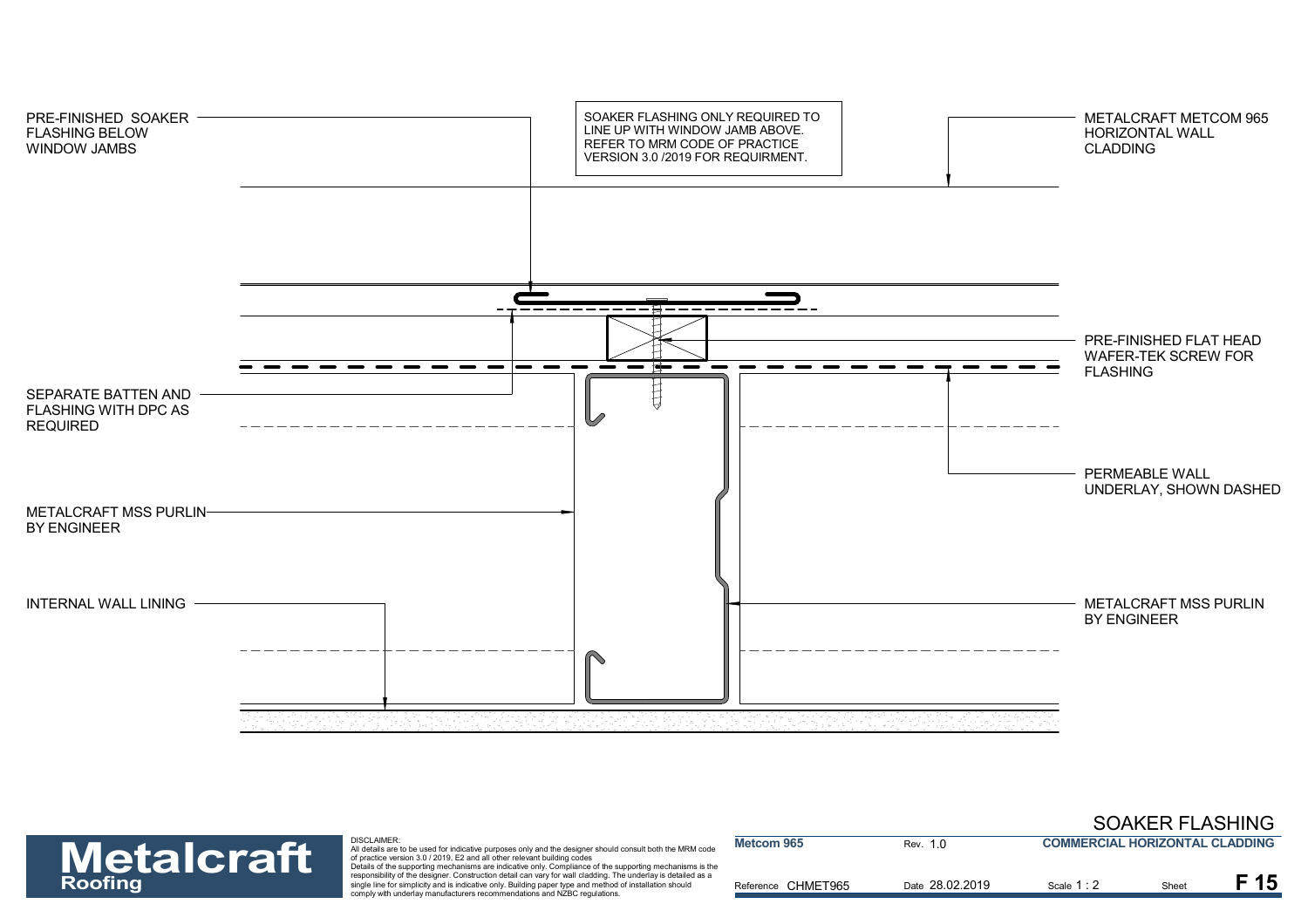![](_page_16_Figure_0.jpeg)

| <b>Metalcraft</b> | DISCLAIMER:<br>All details are to be used for indicative purposes only and the designer should consult both the MRM code<br>of practice version 3.0 / 2019. E2 and all other relevant building codes                                                                                                                                                                                                              | Metcom 965         | Rev. 1.0        | <b>COMMERCIAL HORIZONTAL CLADDING</b> |       |  |
|-------------------|-------------------------------------------------------------------------------------------------------------------------------------------------------------------------------------------------------------------------------------------------------------------------------------------------------------------------------------------------------------------------------------------------------------------|--------------------|-----------------|---------------------------------------|-------|--|
| <b>Roofing</b>    | Details of the supporting mechanisms are indicative only. Compliance of the supporting mechanisms is the<br>responsibility of the designer. Construction detail can vary for wall cladding. The underlay is detailed as a<br>single line for simplicity and is indicative only. Building paper type and method of installation should<br>comply with underlay manufacturers recommendations and NZBC regulations. | Reference CHMET965 | Date 28.02.2019 | Scale 1 : 2                           | Sheet |  |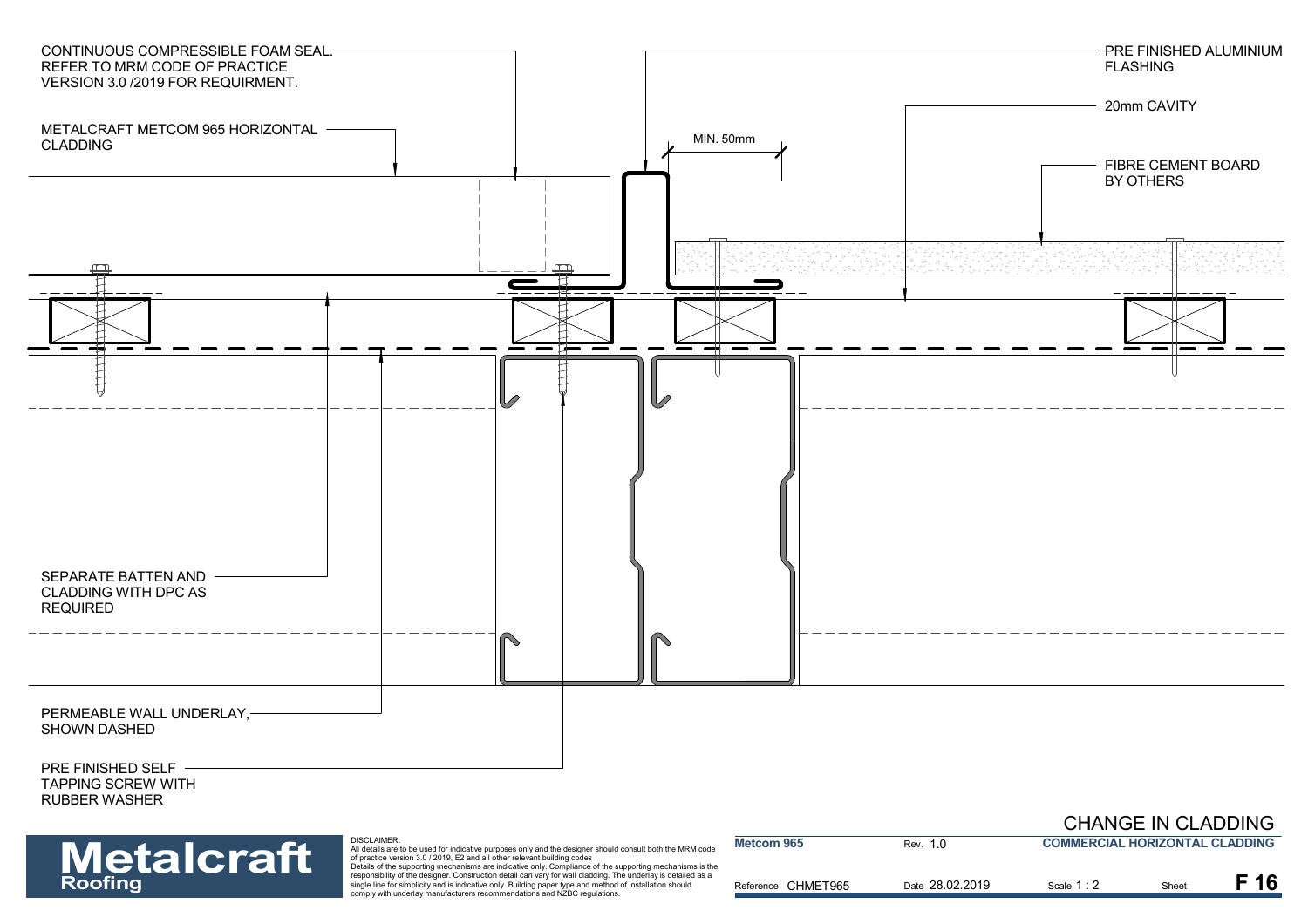![](_page_17_Figure_0.jpeg)

#### CLADDING ABUTMENT

# **Metalcraft**

#### DISCLAIMER:

| <b>Metalcraft</b> | DISCLAIMER:<br>All details are to be used for indicative purposes only and the designer should consult both the MRM code<br>of practice version 3.0 / 2019. E2 and all other relevant building codes<br>Details of the supporting mechanisms are indicative only. Compliance of the supporting mechanisms is the | Metcom 965         | Rev. 1.0        | <b>COMMERCIAL HORIZONTAL CLADDING</b> |       |  |
|-------------------|------------------------------------------------------------------------------------------------------------------------------------------------------------------------------------------------------------------------------------------------------------------------------------------------------------------|--------------------|-----------------|---------------------------------------|-------|--|
| <b>Roofing</b>    | responsibility of the designer. Construction detail can vary for wall cladding. The underlay is detailed as a<br>single line for simplicity and is indicative only. Building paper type and method of installation should<br>comply with underlay manufacturers recommendations and NZBC regulations.            | Reference CHMET965 | Date 28.02.2019 | Scale 1:                              | Sheet |  |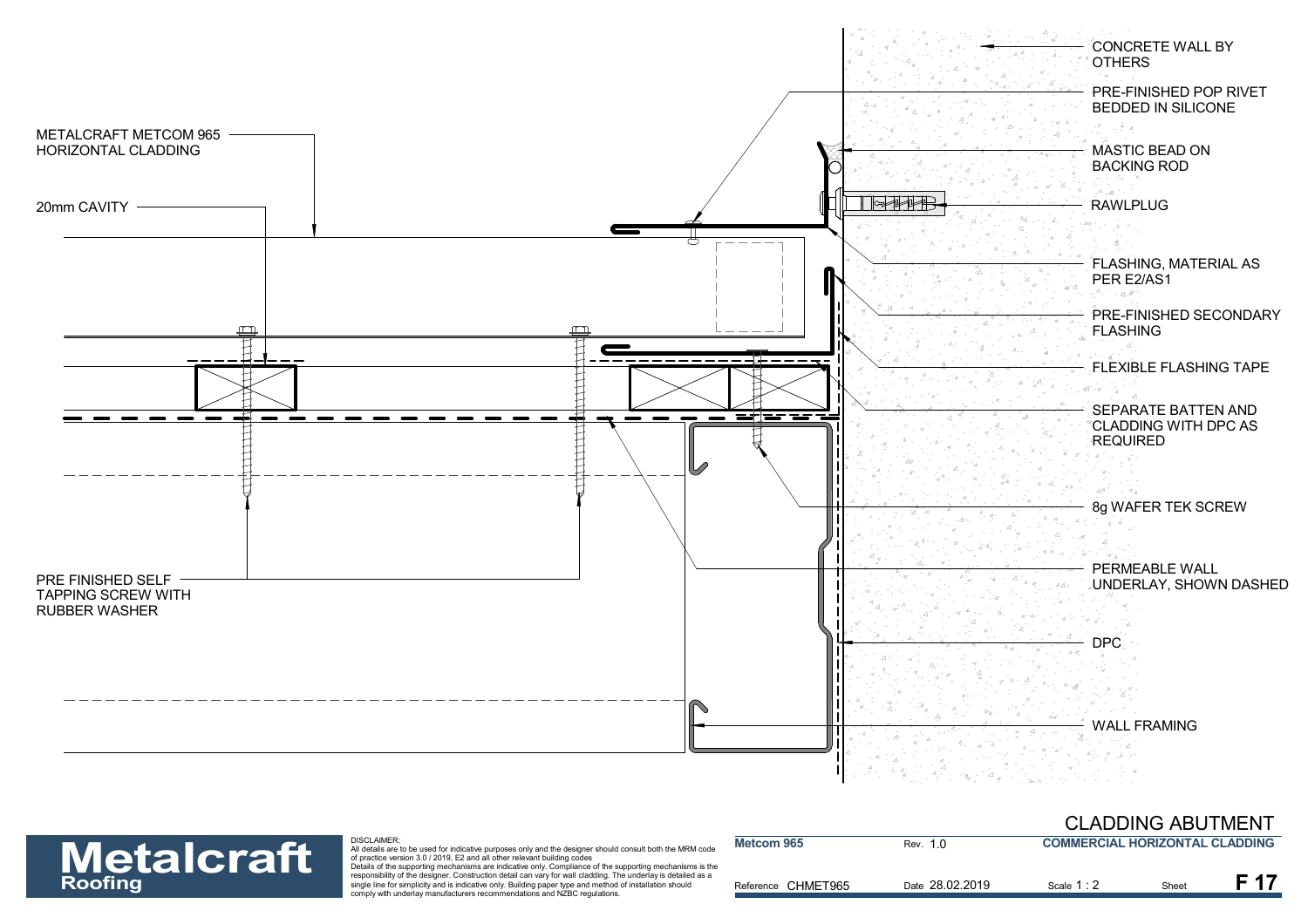![](_page_18_Figure_0.jpeg)

Reference CHMET965

**Metcom 965**

**Metalcraft** 

DISCLAIMER:

All details are to be used for indicative purposes only and the designer should consult both the MRM code<br>of practice version 3.0 / 2019, E2 and all other relevant building codes<br>Details of the supporting mechanisms are in **Roofing** and the signer in the designer. Construction detail can vary for wall cladding. The underlay is detailed as a<br>Simplicity and installation should installate and installation should and the signer type and method o

|          | BUTTUM OF CLADDING (FLUSH)            |
|----------|---------------------------------------|
| Rev. 1.0 | <b>COMMERCIAL HORIZONTAL CLADDING</b> |

Date 28.02.2019 **F 18** 

Scale 1 : 2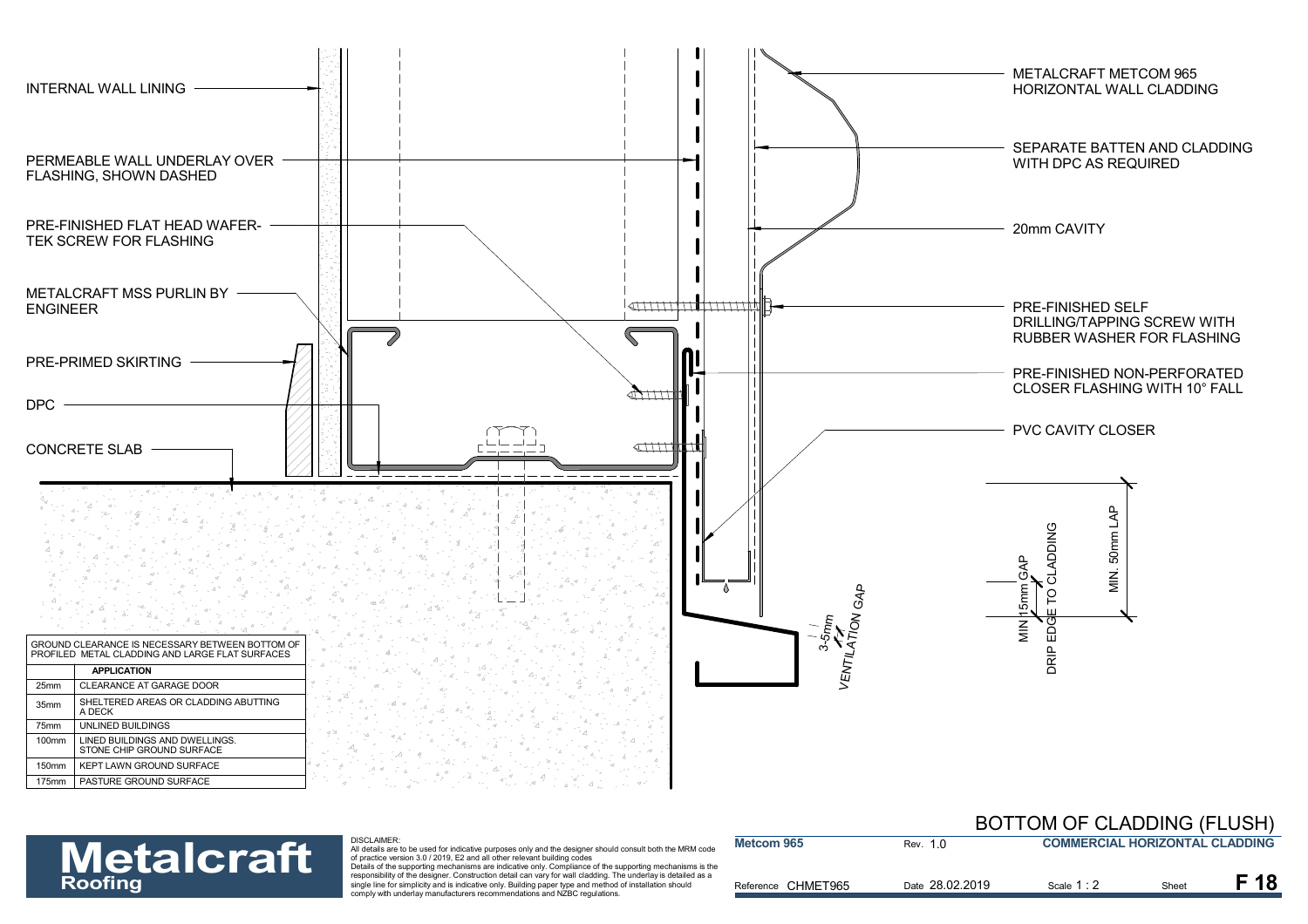![](_page_19_Figure_0.jpeg)

Reference CHMET965

**Metcom 965**

![](_page_19_Picture_1.jpeg)

#### DISCLAIMER:

All details are to be used for indicative purposes only and the designer should consult both the MRM code<br>of practice version 3.0 / 2019, E2 and all other relevant building codes<br>Details of the supporting mechanisms are in

**Roofing** and the signer in the designer. Construction detail can vary for wall cladding. The underlay is detailed as a<br>Simplicity and installation should installate and installation should and the signer type and method o

|          | <b>BUTTUM OF CLADDING (RECESSED)</b>  |
|----------|---------------------------------------|
| Rev. 1 0 | <b>COMMERCIAL HORIZONTAL CLADDING</b> |
|          |                                       |

Scale 1 : 2

28.02.2019 Scale 1 : 2 Sheet **F 19**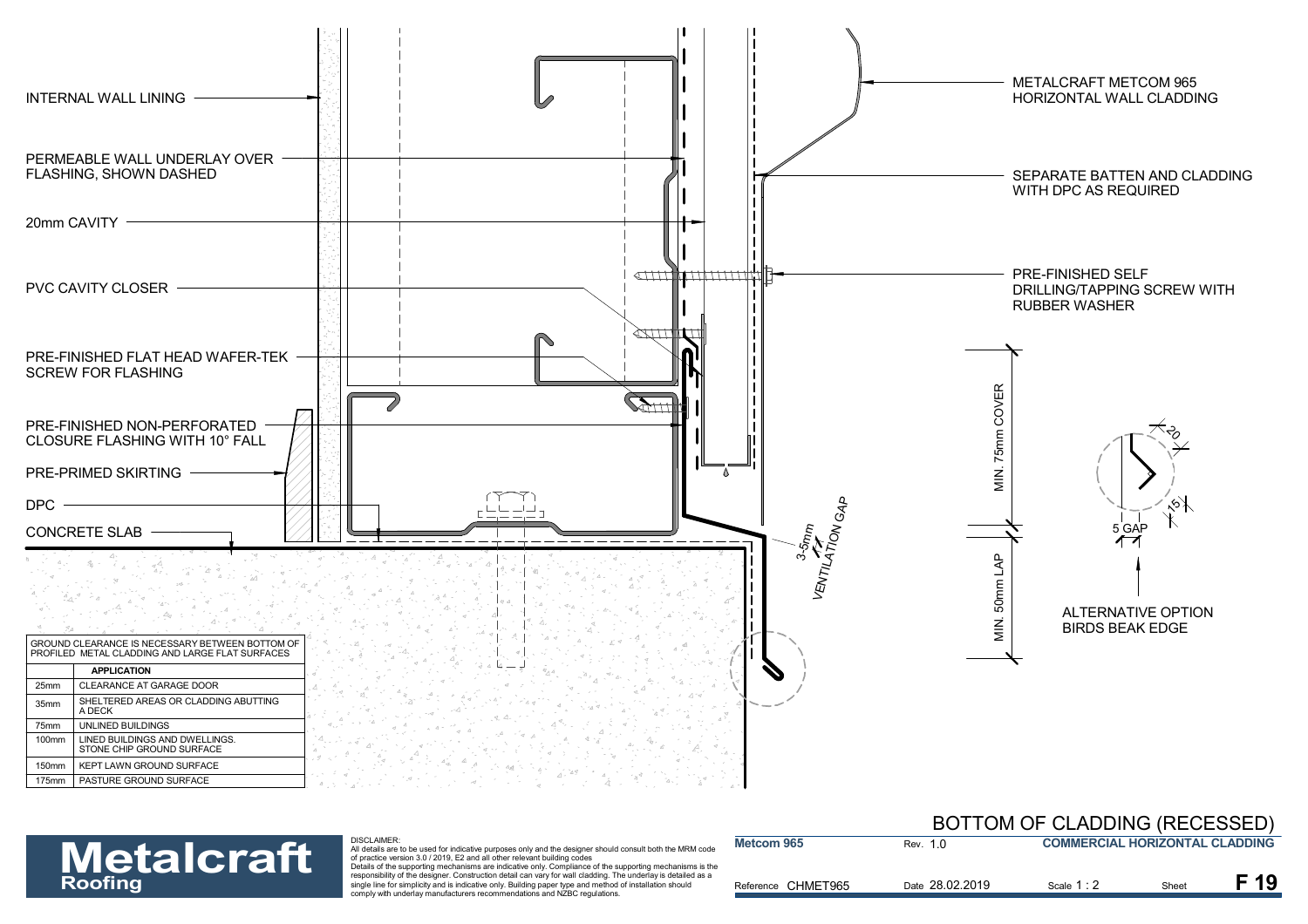#### **RECESSED WINDOW FLASHINGS**

![](_page_20_Figure_1.jpeg)

![](_page_20_Picture_2.jpeg)

| <b>Metalcraft</b> | <b>DISCLAIMER:</b><br>All details are to be used for indicative purposes only and the designer should consult both the MRM code<br>of practice version 3.0 / 2019. E2 and all other relevant building codes<br>Details of the supporting mechanisms are indicative only. Compliance of the supporting mechanisms is the | <b>Metcom 965</b>  | Rev. 1 0        | <b>COMMERCIAL HORIZONTAL CLADDING</b> |       |  |
|-------------------|-------------------------------------------------------------------------------------------------------------------------------------------------------------------------------------------------------------------------------------------------------------------------------------------------------------------------|--------------------|-----------------|---------------------------------------|-------|--|
| <b>Roofing</b>    | responsibility of the designer. Construction detail can vary for wall cladding. The underlay is detailed as a<br>single line for simplicity and is indicative only. Building paper type and method of installation should<br>comply with underlay manufacturers recommendations and NZBC regulations.                   | Reference CHMET965 | Date 28.02.2019 | Scale                                 | Sheet |  |